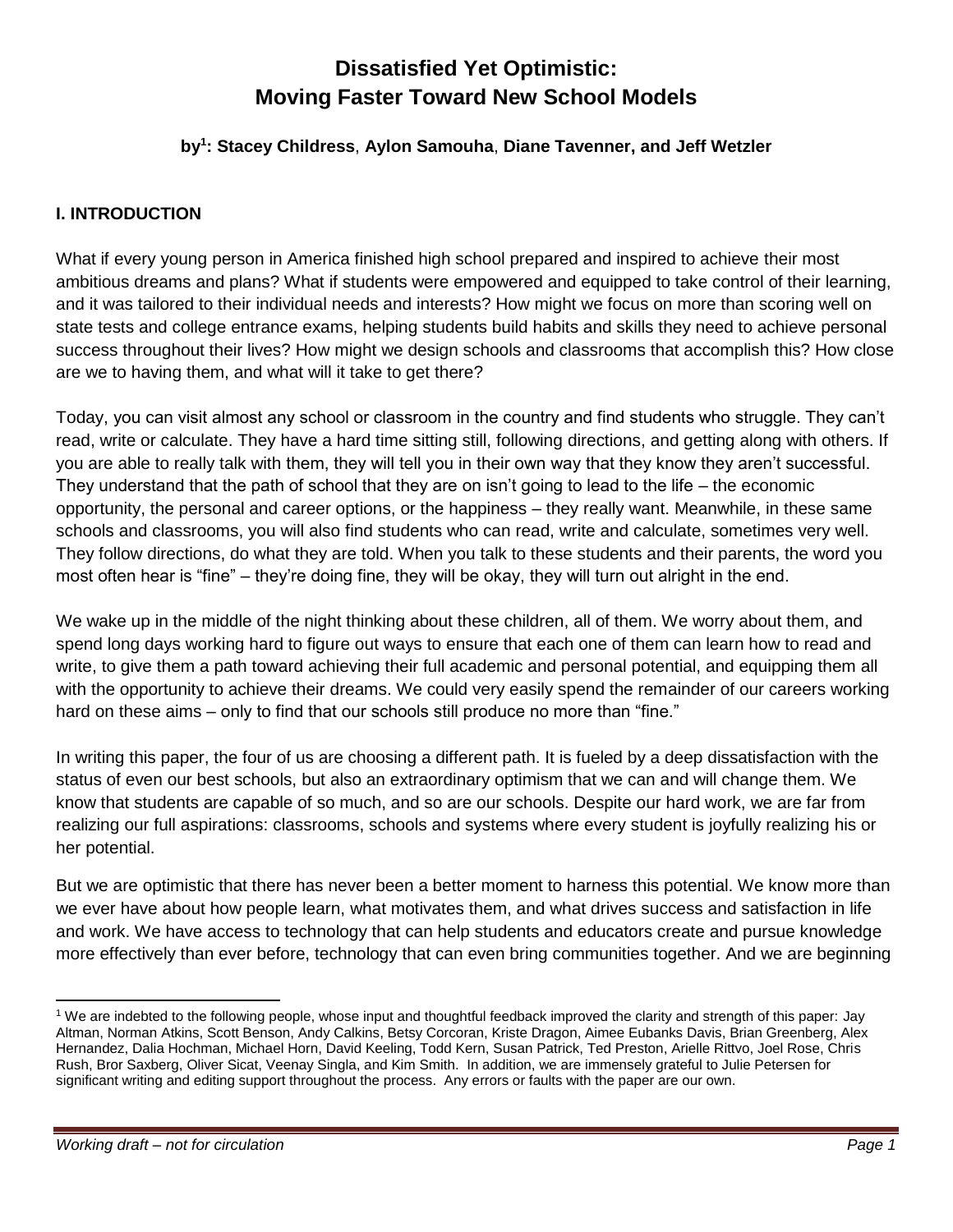to see glimpses of what's possible when schools embrace the challenge of entirely redesigning the way they meet students' needs and interests.

We (the four authors) have come together from overlapping but different roles in an effort to redesign schools. Our collaboration is grounded in a humble realization that individually we will never be able to reach the ambitious vision we share for America's children and that casual alignment won't get us there either. We've come together to provoke explicit action. We hesitate to call it bold or radical because we believe that many of us are inclined in the direction we propose, but struggling with how to make it real. To that end, we are:

- Sharing a simple framework for our theory of change
- Opening a discussion about how to make it better
- Collaborating so that our efforts are deliberately aligned to the framework
- Inviting our peers, colleagues and partners to do the same

The foundation of our action is a realization that we need to change what we are patient and impatient about:

- **We must be far** *less* **patient about broadening our ultimate ambitions with students and developing effective ways of supporting and measuring those ambitions.** We know that measurable academic growth is an important indicator of students' preparation for success in the 21<sup>st</sup> century. However, personal growth also matters tremendously for students to realize their full potential in both the short and long term. By this, we mean that in addition to realizing their academic potential, students should be building critical habits of success from self-awareness to student agency and from drive to curiosity and empathy. Our schools must be designed to help students achieve this full range of outcomes that so many students, parents, employers, and learning scientists have said are critical to success and happiness. And we need reliable ways of assessing them, so that students, parents, policymakers and funders can hold schools accountable for these broader outcomes along with academic growth, and in ways that go beyond a compliance mentality.
- **At the same time, we must be far** *more* **patient about the investment (time, money, and energy) needed to design, build and refine fundamentally new models of schooling**. There is compelling evidence from other sectors and our own that suggests a different approach will lead to better outcomes and economically sustainable models. Specifically, we need to make larger and longer investments in a small group of innovators and engage in a robust and coordinated set of activities to identify and support early adopters of the innovators' designs. Furthermore, we must nurture effective improvement cycles across the groups and within each one individually.

In the rest of this paper, you will find:

- A vision for the future
- A theory of change for getting there
- Our invitation to courageous action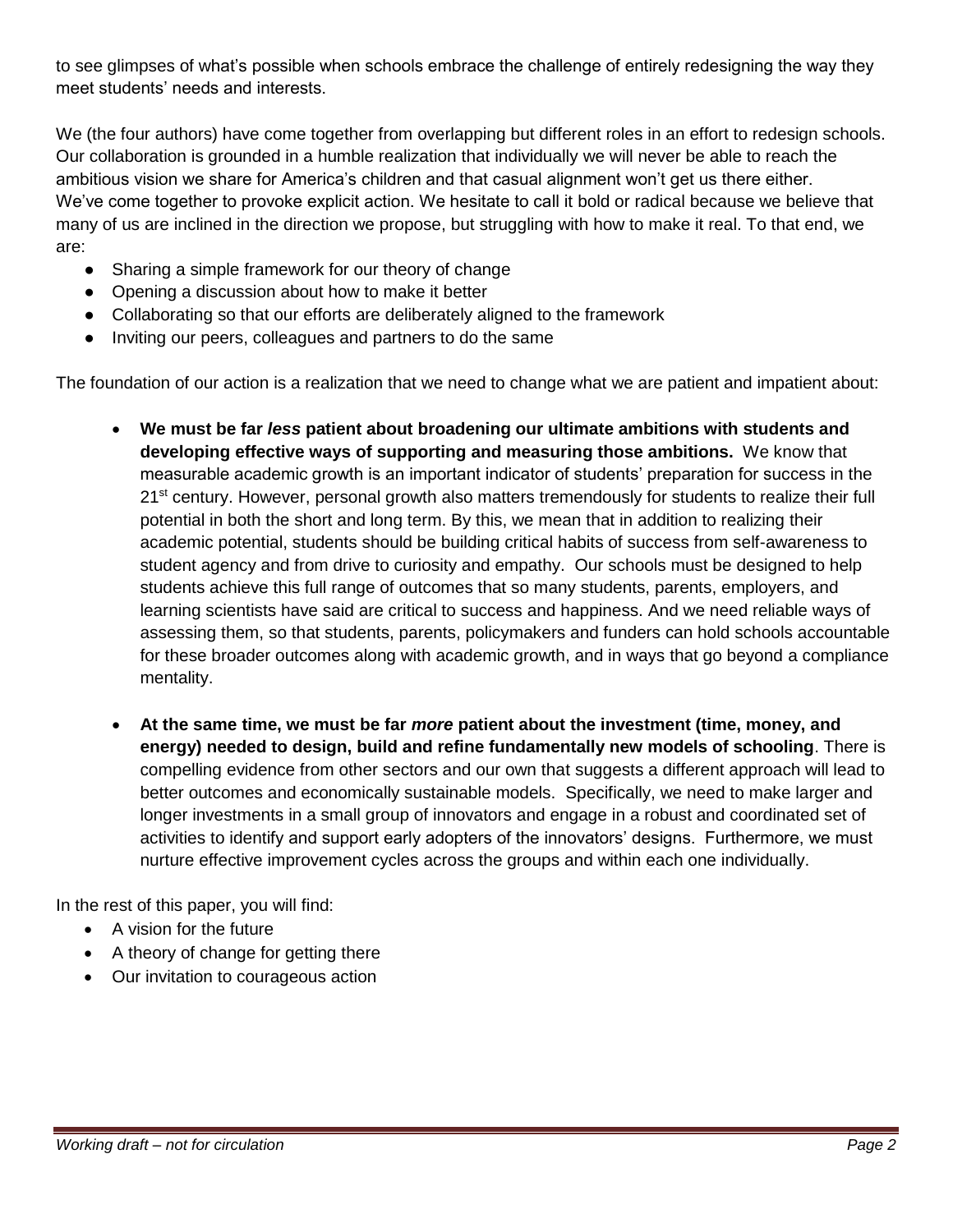#### **II. A VISION OF THE FUTURE**

As many have pointed out<sup>2</sup>, our current model of schools is a legacy of a historical system, which was created to address the shift from an agrarian society to an industrial one. This model was designed to take students from diverse backgrounds (many immigrants) and efficiently give them basic knowledge and skills, while also showing them what it means to be an American. Many call this model of schooling<sup>3</sup> the "factory model" because it was codified during the industrial revolution and follows the contours of a factory – blocks of students going down the conveyor belt of standardized subjects and grade levels to produce industrial workers. While this model of schooling was adequate or even strong for some students, it has consistently and unacceptably left behind many others -- especially students of color, low-income students, and students with learning differences.

Today, it is clear that this legacy model of school is insufficient for ALL students. Students live among an increasingly diverse and stratified population – with more than half of K-12 students a racial or ethnic minority, an English language learner, or from a low-income family. Increasingly, learners and workers engage on a global basis with those in other countries, in a competitive economy where content is cheaper than ever, advanced skills are growing in value, and change is the only constant. More students than ever before must be prepared for success in higher education -- as a critical link to good jobs and careers, but also, as MIT's Mitchel Resnick puts it, to create "a society of creative individuals who are constantly inventing new possibilities for themselves and their communities."<sup>4</sup>

Relative to these demands, our schools are far too often failing their communities and their students. For the last half-century, despite massive increases in school spending, national reading scores have remained level, graduation rates have stagnated<sup>5</sup>, and our students have fallen behind their international peers.<sup>6</sup> As for students, a number of surveys show that between 85% and 95% of 8th graders across ethnicities and income levels say they plan to go to college. Fewer than 65% overall will enroll, and only 17% of low income students do well enough on college entrance exams to indicate they are likely to complete their programs. It's no surprise then that only 8% of students in the lowest income quartile go on to complete a degree within 6 years of high school graduation. In terms of career aspirations, 64% of high school seniors believe they will have a career as a working professional though fewer than 20% of them will. As authors Po Bronson and Ashley

[http://blogs.edweek.org/edweek/rick\\_hess\\_straight\\_up/2014/04/theres\\_nothing\\_especially\\_educational\\_about\\_factory](http://blogs.edweek.org/edweek/rick_hess_straight_up/2014/04/theres_nothing_especially_educational_about_factory-style_management.html)[style\\_management.html](http://blogs.edweek.org/edweek/rick_hess_straight_up/2014/04/theres_nothing_especially_educational_about_factory-style_management.html)

 $\overline{a}$ <sup>2</sup> See for example: John Sutter, "Why teaching is 'not like making motorcars,'" *CNN*, March 17, 2010[,](http://www.cnn.com/2010/OPINION/03/17/ted.ken.robinson/) [http://www.cnn.com/2010/OPINION/03/17/ted.ken.robinson/;](http://www.cnn.com/2010/OPINION/03/17/ted.ken.robinson/) Joel Rose, "How to Break Free of Our 19th-Century Factory-Model Education System," *The Atlantic*, May 9, 2012[,](http://www.theatlantic.com/business/archive/2012/05/how-to-break-free-of-our-19th-century-factory-model-education-system/256881/) [http://www.theatlantic.com/business/archive/2012/05/how-to-break](http://www.theatlantic.com/business/archive/2012/05/how-to-break-free-of-our-19th-century-factory-model-education-system/256881/)[free-of-our-19th-century-factory-model-education-system/256881/;](http://www.theatlantic.com/business/archive/2012/05/how-to-break-free-of-our-19th-century-factory-model-education-system/256881/) Michael B. Horn and Meg Evans, "New Schools and Innovative Delivery," Wisconsin Policy Research Institute, May 2013, [http://www.christenseninstitute.org/publications/new](http://www.christenseninstitute.org/publications/new-schools-and-innovative-delivery/)[schools-and-innovative-delivery/;](http://www.christenseninstitute.org/publications/new-schools-and-innovative-delivery/) and Frederick Hess, "There's Nothing Especially Educational About Factory-Style Management," *Education Week*, April 9, 2014[,](http://blogs.edweek.org/edweek/rick_hess_straight_up/2014/04/theres_nothing_especially_educational_about_factory-style_management.html)

 $3$  By school "model" we mean every aspect of the student, staff, family, and community experience  $-$ - aims, use of time, facilities, roles of teachers, community culture, instructional practices, assessments, etc.

<sup>4</sup> Mitchel Resnick. *Rethinking Learning in the Digital Age*. 2002. <https://llk.media.mit.edu/papers/mres-wef.pdf>

<sup>5</sup> Arthur Peng and James Guthrie, "The Phony Funding Crisis," *Education Next*, Winter 2010[.](http://educationnext.org/the-phony-funding-crisis/) [http://educationnext.org/the](http://educationnext.org/the-phony-funding-crisis/)[phony-funding-crisis/](http://educationnext.org/the-phony-funding-crisis/)

<sup>6</sup> "Does money buy strong performance in PISA?" *PISA IN FOCUS*, February 2012[.](http://www.oecd.org/pisa/pisaproducts/pisainfocus/49685503.pdf) <http://www.oecd.org/pisa/pisaproducts/pisainfocus/49685503.pdf>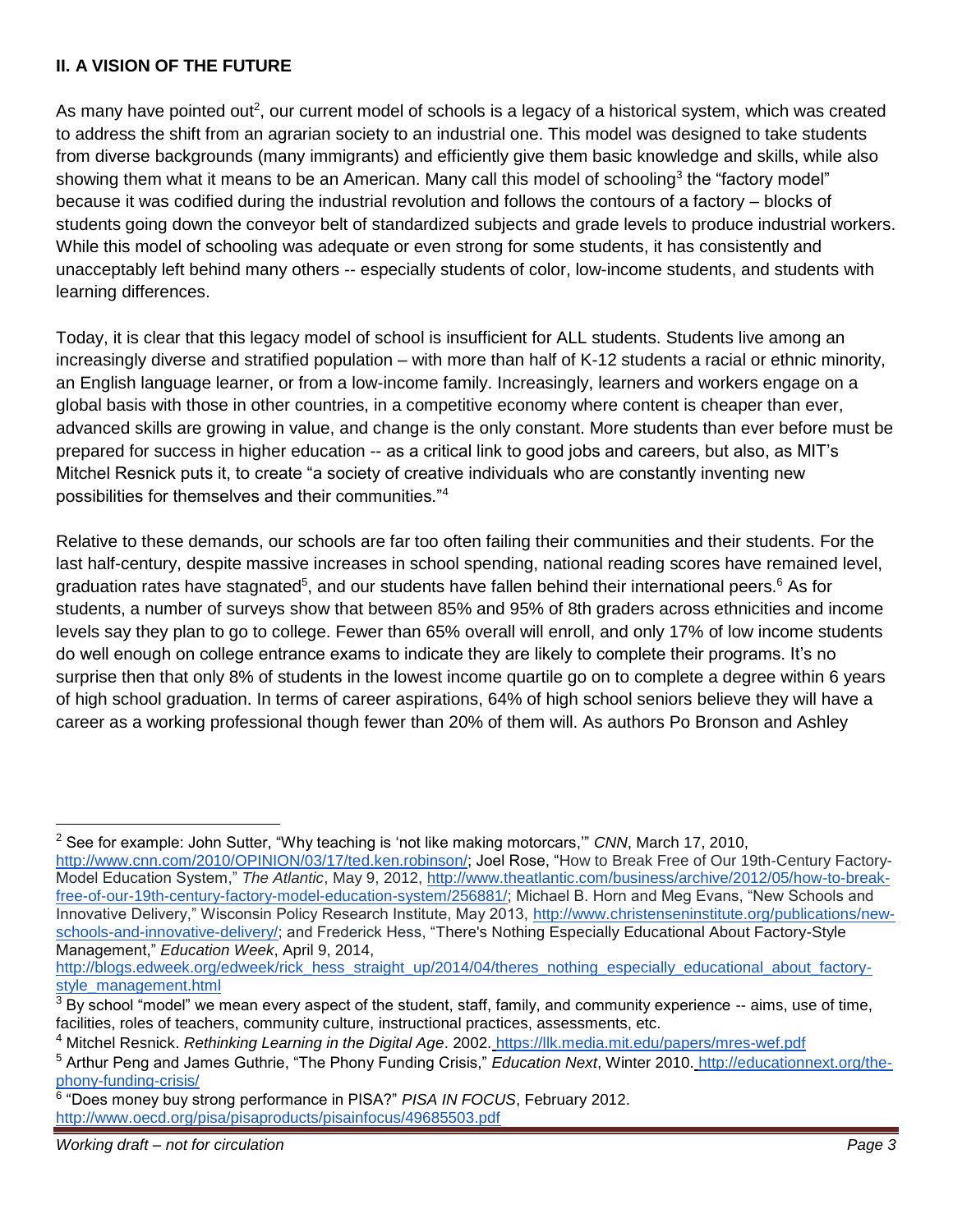Merryman put it, "Clearly we've engineered students to have inflated hopes, but not actually equipped them with the skills to succeed."<sup>7</sup>

American young people deserve a better model of schooling. Creating it requires us to rethink the way we design and operate schools. We cannot simply change one piece, such as standards or curriculum, or to add on a few new programs. Such "point solutions" can make an important difference, but usually in narrow or isolated ways.They do not add up to radically different outcomes for all students, because for any one element to work well, it must work in concert with all of the other pieces. As Leah Hamilton and Anne Mackinnon of the Carnegie Corporation of New York have put it:

*By purposefully integrating many of these advances in a comprehensive school design, much more can be accomplished than applying each individually. When the best practices around what we know works in schools are combined to create intentional new school designs that leverage talent, time, money, and technology to meet the needs of each individual, it produces powerful results."<sup>8</sup>*

We believe we must create entirely new school models. These schools of the future should:

- Start with **learning goals that are broad, deep, and interdisciplinary** across academic, cognitive and social-emotional aims; and, hold the **highest of expectations for all students** to meet these ambitious goals
- **Give students the freedom and power** to own their learning, choosing the pace and modalities that work best for them, in service of *their* goals
- **Personalize the learning experience** to meet every student based on where she is, what she needs, and her goals and strengths
- Equip **parents to be active partners** with the school and with their children
- Foster **a community of togetherness**, with diverse groups of students, educators, and parents constantly sharing and working together

We can accomplish these aspirations by:

- **Reimagining the roles of educators**, with different people wearing different hats based on specialized strengths or expertise, combining in different ways at different times
- **Rethinking the use of time and space**, to break free of traditional boundaries and constraints
- **Leveraging technology** as a backbone that enables all of the above and enhances not replaces human interactions
- **Embracing continuous learning through rapid iteration**, refining and redesigning as we learn more and more

We developed a more complete description of these attributes and contrasted them to features of the current factory model of schooling in Appendix A of this paper.

Such dramatic redesign reflects the growing ambitions of young people and their families, community members, businesses, and educators across the country. "The current system's one-to-many approach to teaching, standardized curriculum, age-based cohorts, and classroom-contained instruction are all limitations

<sup>8</sup> Hamilton, Leah and Mackinnon, Anne. "Opportunity by Design: New High School Models for Student Success." New [York: Carnegie Corporation of New York. Spring 2013.](http://www.slideshare.net/aliciamariadelarosa/achievement-first-greenfield)

[http://carnegie.org/fileadmin/Media/Programs/Opportunity\\_by\\_design/Opportunity\\_By\\_Design\\_FINAL.pdf](http://www.slideshare.net/aliciamariadelarosa/achievement-first-greenfield)

 $7$  Po Bronson and Ashley Merryman, "On the Consequences of Self-Esteem & Innate Smarts," Nurtureshock blog, February 2007, <http://www.pobronson.com/blog/2007/02/on-consequences-of-self-esteem-innate.html>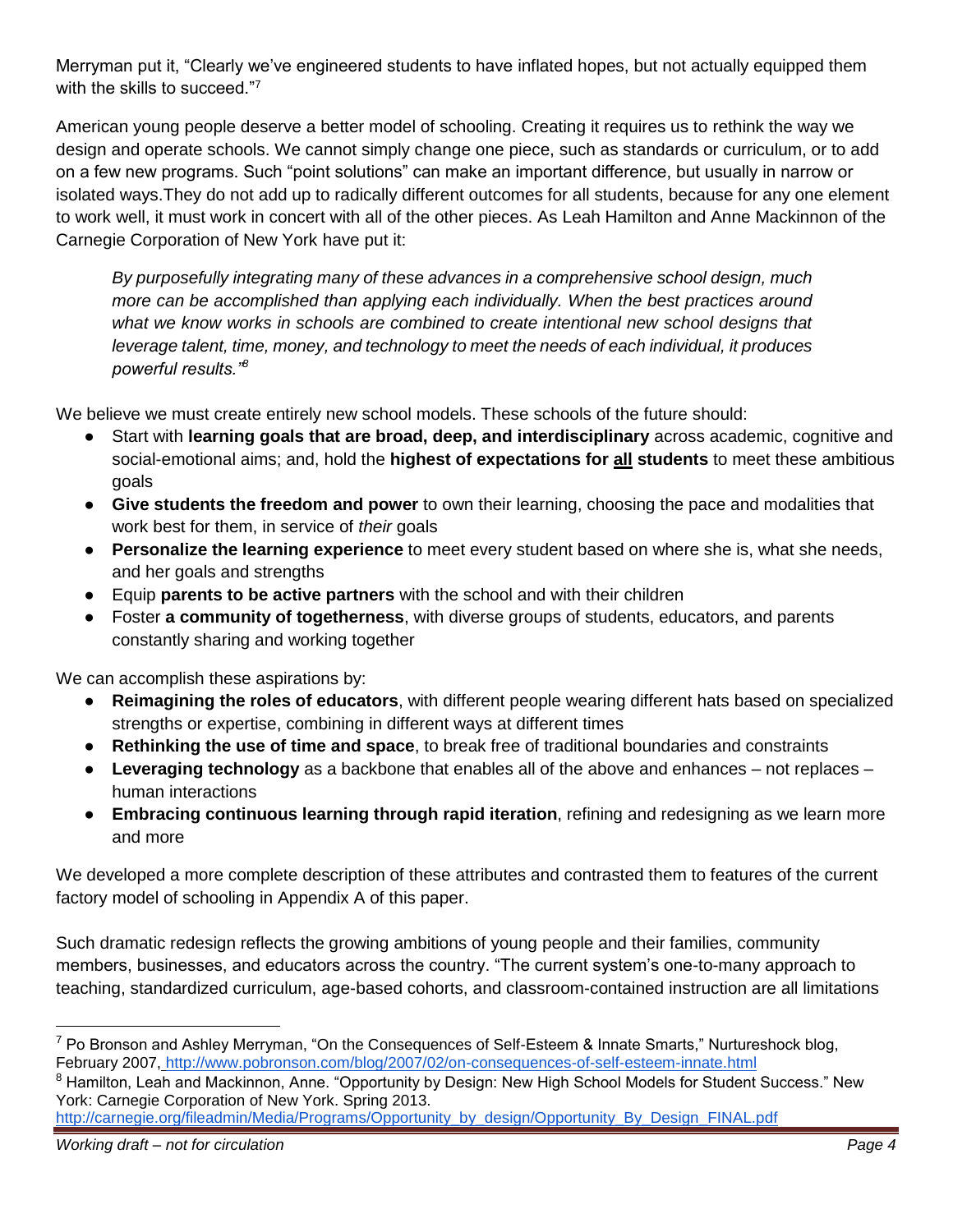on our children's opportunities to learn and thrive in this changing world," note the authors of *Re-imagining Education: A Transformational Vision for Education in the US*, whose co-signers include principals, foundation leaders, corporate executives, and the presidents of the American Federation of Teachers and the National Education Association. Like us, they are optimistic:

*We see a paradigm shift—from the Industrial Age's school-centric paradigm to a new learnercentered, network-era paradigm … a shift of perspective that places every learner at its center, structures the system to build appropriate supports around him or her, and acknowledges the need to adapt and alter to meet the needs of all children.<sup>9</sup>*

We agree. Let's entirely redesign how we do school and aim for an expanded definition of student success.

# **III. A THEORY OF CHANGE FOR GETTING THERE**

This section consists of several components:

- Our diagnosis of why the fundamental design of school has not changed over decades
- The changing conditions that make us optimistic that now is the time to ignite fundamental innovation
- Our beliefs about how change will come about in the coming years
- Early evidence we see of those beliefs playing out in reality

# *Why the fundamental design of school has not changed over decades*

We are nowhere near the first people to note the limitations of the factory model. In fact, people across time and philosophical spectra – educational and political – have highlighted the limits of the factory model. As far back as 1912, Frederick Burk commented that schools are:

*...constructed upon the assumption that a group of minds can be marshalled and controlled in growth in exactly the same manner that a military officer marshalls and directs the bodily movements of a company of soldiers. In solid, unbreakable phalanx the class is supposed to move through all the grades, keeping in locked step. This locked step is set by the 'average' pupil–an algebraic myth born of inanimate figures and an addled pedagogy. The class system does injury to the rapid and quick-thinking pupils, because these must shackle their stride to keep pace with the mythical average. But the class system does a greater injury to the large number who make slower progress than the rate of the mythical average pupil . . . They are foredoomed to failure before they begin. Could any system be more stupid in its assumptions, more impossible in its conditions, and more juggernautic in its operation?<sup>10</sup>*

Nearly a century later, British education expert Ken Robinson made similar observations:

*We have a system of education that is modeled on the interests of industrialism and in the image of it. We still educate children by batches, as if the most important thing about them is their date of manufacture. If you're interested in a model of learning you don't start from this* 

 $\overline{a}$ 

<sup>9</sup> Convergence: Center for Policy Resolution. *Re-imagining Education: A Transformational Vision for Education in the US*. November 2014.

<sup>&</sup>lt;sup>10</sup> Charles E. Silberman in his book Crisis in the Classroom, cited in https://medium.com/the-exofiles/why-dividing-us-byage-in-school-doesnt-make-sense-c6d1b5d79f0c]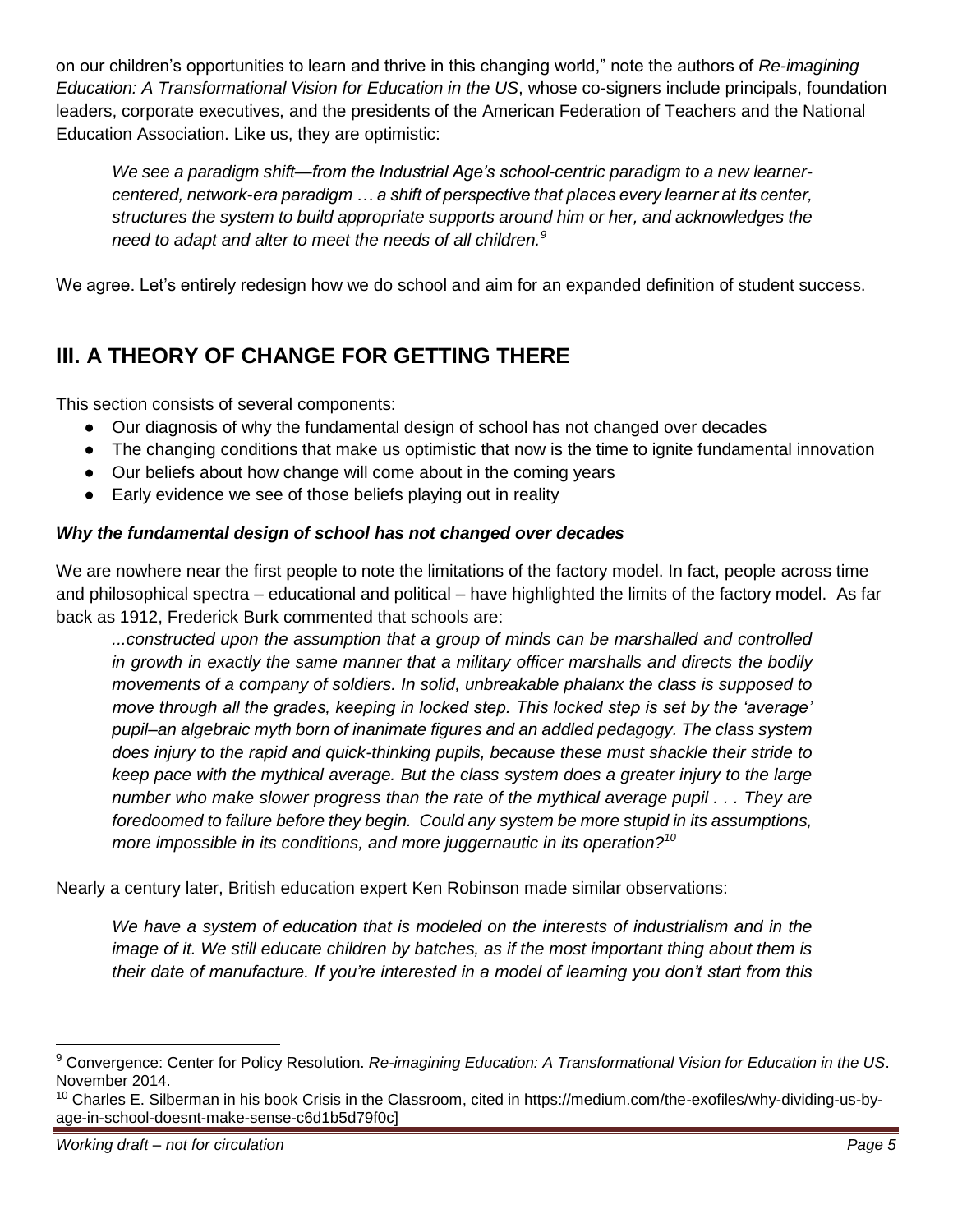*production line mentality. Essentially it's about conformity…and increasingly…about standardization.<sup>11</sup>*

In November 2014, a broad group of educators, business people, scholars, and funders released "Reimagining Education," a paper proposing a new vision for the future. A wide range of views were at the table; for example, the group included a school leader from KIPP, the head of a national charter school advocacy organization, representatives of investors such as New Profit, Inc., and the elected presidents of the two national teachers unions jointly recognized that:

*We have inherited this system, which is based on a standardized factory model...Despite teachers' best efforts to individualize along lines of difference, opportunities to tailor the content, pace, and method of instruction are limited...Many students are ushered on despite insufficient and limited understanding…[and] others are often denied the opportunity to explore beyond the grade's standardized curriculum.<sup>12</sup>*

These are only a few of many quotes we could have cited from over the decades. However, **despite this widespread agreement about the insufficiencies of the factory model, it has been persistently difficult to change, even among our "highest performing" schools. Why is that?**

We believe that everyone within the system is working incredibly hard, yet they each face practical dilemmas that make it challenging to fundamentally transform schools and systems. Specifically:

- Teachers often relish the opportunity to innovate and serve their students better, but struggle to reconcile new approaches with existing requirements -- not to mention limited time and resources.
- Principals and system administrators, burdened by the overwhelming task of running schools on a day-to-day basis, face these same challenges. Without demonstrated alternatives to their existing designs and the supporting practices and tools that would make it possible to move to a new model, they understandably feel forced to persist in their current approach rather than jeopardizing existing results and incremental progress with too much experimentation.
- Parents and students, steeped in the current paradigm of what school means and unfamiliar with viable alternatives, rarely push schools to be dramatically different or look for ones that are.
- Funders want better results, but many let their desire for existing "evidence" get in the way of also placing large bets on innovative approaches that could result in new evidence about effective designs and practices. As a result, they often push to scale up more familiar incremental practices that demonstrate smaller but reliable effect sizes using conventional - and often narrow -- measures of success. This behavior reinforces the innovation dilemmas faced by teams of educators by rewarding modest change and rapid scaling of incremental improvement. Supporting innovative approaches with a portion of grant budgets while also investing in the spread of more traditional practices can work together as part of an overall portfolio of grants.

On its own, each of these dilemmas is challenging enough to overcome; together, they paralyze our ability to drive fundamental innovations and thereby perpetuate the status quo.

<sup>11</sup>Ken Robinson animation *2009, [https://youtu.be/zDZFcDGpL4U?t=6m34s\]](https://youtu.be/zDZFcDGpL4U?t=6m34s)*

<sup>12</sup> Convergence: Center for Policy Resolution. *Re-imagining Education: A Transformational Vision for Education in the US*. November 2014.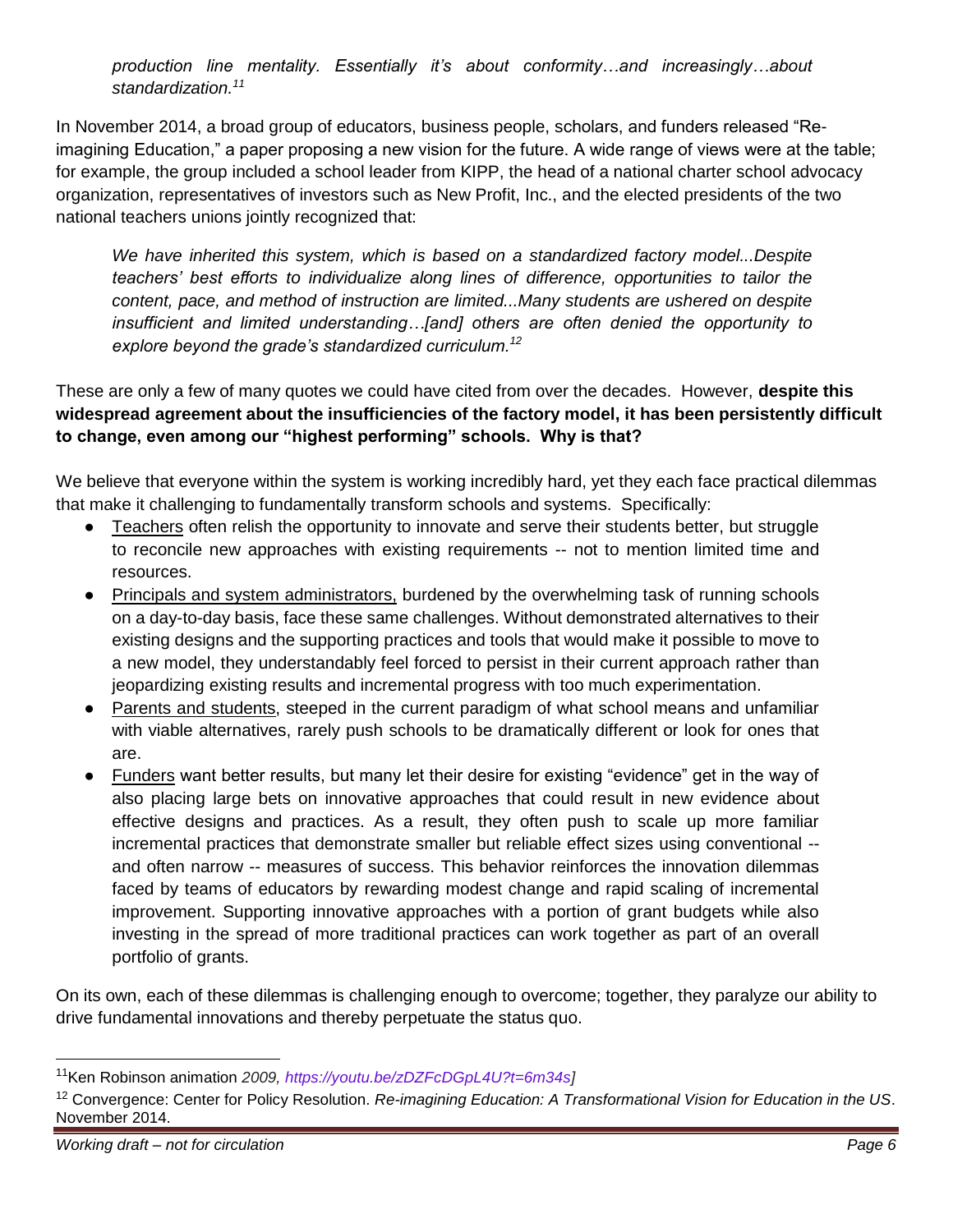#### *Why now is the time to catalyze fundamental innovation in the basic design of schooling?*

Despite the lack of progress to date in driving fundamental change to the basic design of schooling, the last decade has produced a number of necessary conditions that make us optimistic that the innovation we need is now more possible than ever before.Together, these conditions completely change the landscape of what is possible:

- Lessons from high-performing schools. Over the past decade-and-a-half, the emergence of high performing, "no excuses" schools -- often (though not exclusively) part of charter networks such as KIPP, Aspire, Achievement First, YES, and Uncommon Schools -- proved that, at scale, **all students can achieve at high levels** when given the opportunities they deserve. These pioneers have shown that with enough hard work, talented teachers and leaders, more instructional time, and alternative governance, the industrial model of schooling can produce sufficiently high levels of academic achievement to earn most students admission to college. Simultaneously, some of the school networks that have figured out how to consistently help all students score very well on state tests and college entrance exams are disappointed with the college persistence and completion rates of their students. **Educators are hungry for research-backed practices that support habits of success, socialemotional learning and the development of student agency as keys to enduring academic and personal success for all students.**
- Growing interest from mainstream schools and districts. In October 2014, President Obama announced Future Ready, an initiative of the the U.S. Department of Education. The effort is focused on inspiring and supporting school districts to create more personalized learning environments for students by incorporating education technology. Within six months, nearly 2000 public school districts took the Future Ready Pledge, indicating their commitment to the project. The level of interest is exciting, even though the capacity to make the shift is likely very different from place to place. If we can figure out how to harness the momentum, the **growing demand for new models could help spur change faster**  than we have experienced with other types of reforms.
- Learning science. As Hess and Saxberg (2013) demonstrate in *Breakthrough Leadership in the Digital Age: Using Learning Science to Reboot Schooling*, we have seen **tremendous advances over the decades in the learning sciences**, though these are often underutilized in education practice. These advances have provided new insights about how students learn to read, write and reason, what learning differences mean and require, how memory works, and what contributes to learner motivation.
- Human centered design. Design science has been around for decades, but in the past twenty years it has attained a level of mainstream understanding and appreciation that has made it a practical and powerful tool for educators. Institutions like the Stanford Design School and firms like IDEO and WhatIf!? have codified and packaged methodologies in highly accessible and practical ways. Around the world, **educators are using "design thinking" to better understand problems in a humancentered way and generate innovative solutions**, often together with end-users.
- Better technology. Access to high speed bandwidth, devices and powerful software is cheaper and more ubiquitous than ever, and will only become more so. These factors have reshaped so many other industries - from taxis to hotels to real estate to banking - and are similarly poised to reshape education. Students, educators, and families can now have access to educational content from anywhere in the world, instant feedback, real-time data, and even new sources of community. **Entrepreneurial teams**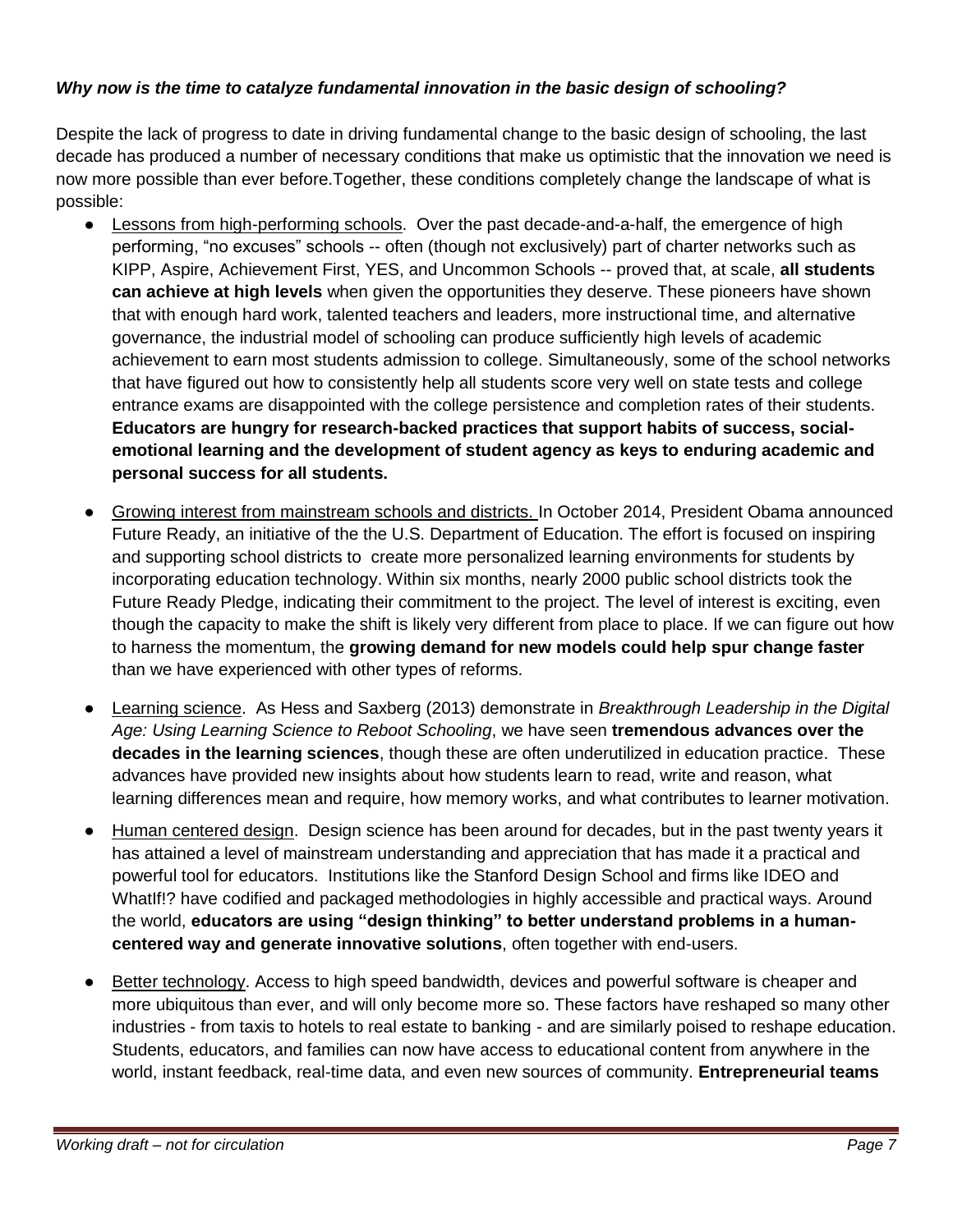**with world-class education and engineering talent are capitalizing on these dynamics,** creating breakthrough courseware and platforms to support new school models.

Out of all these conditions and more, we are already seeing educators around the country taking steps – even in small-scale ways – to try new approaches, whether flipping classrooms, blending learning so students progress at their own pace, trying new staffing models such as high-dose tutoring, blurring the boundaries of school walls and communities, empowering students to develop and pursue projects that matter to their communities, just to name a few. Through this, teams of educators are showing what's possible when we begin reimagining the traditional model of schooling. And a small set of "innovators" is emerging from this group, who are more fundamentally rethinking every aspect of schools, capitalizing on all that's possible.

#### *A Theory of Change: What it will Take to Redesign Schooling over the Next Decade*

Everett Rogers developed an adoption curve to explain how new innovations spread through a community. A few radical "innovators" (2.5% of the total "market") create the solutions, and a group of "early adopters" take them up (13.5% of the total "market").

**Figure 1: Innovation Adoption Curve<sup>13</sup>** 



Our theory of change builds on this idea and focuses deeply on the bold teams of educators in this combined 16%, who we believe have the vision and track record to imagine *and* deliver on new school models:

Our theory of change posits that:

- ➔ *Innovators*: IF visionary teams of educators have sufficient time, design talent, and money to innovate and iterate, THEN they will build breakthrough models that transcend the limits of today's paradigm.
- ➔ *Early adopters*: IF models developed by innovators a) create dramatically better outcomes on a broad definition of student success, and b) are designed to be easy for others to implement, THEN early adopters, with modest design, implementation, and financial support will take up these models -- in part or in whole -- in their own districts and school networks. The set of early adopters is also a breeding ground for new innovators, who want to push the bounds beyond what currently exists.

 $\overline{a}$ 

<sup>13</sup> For more on the path that innovation takes in education, see Everett Rogers' *Diffusion of Innovations* and Geoffrey Moore's *Crossing the Chasm: Marketing and Selling High-Tech Products to Mainstream Customers*; for a more specific application of these theories and others to education, see Clayton Christensen and Michael Horn's *Disrupting Class*.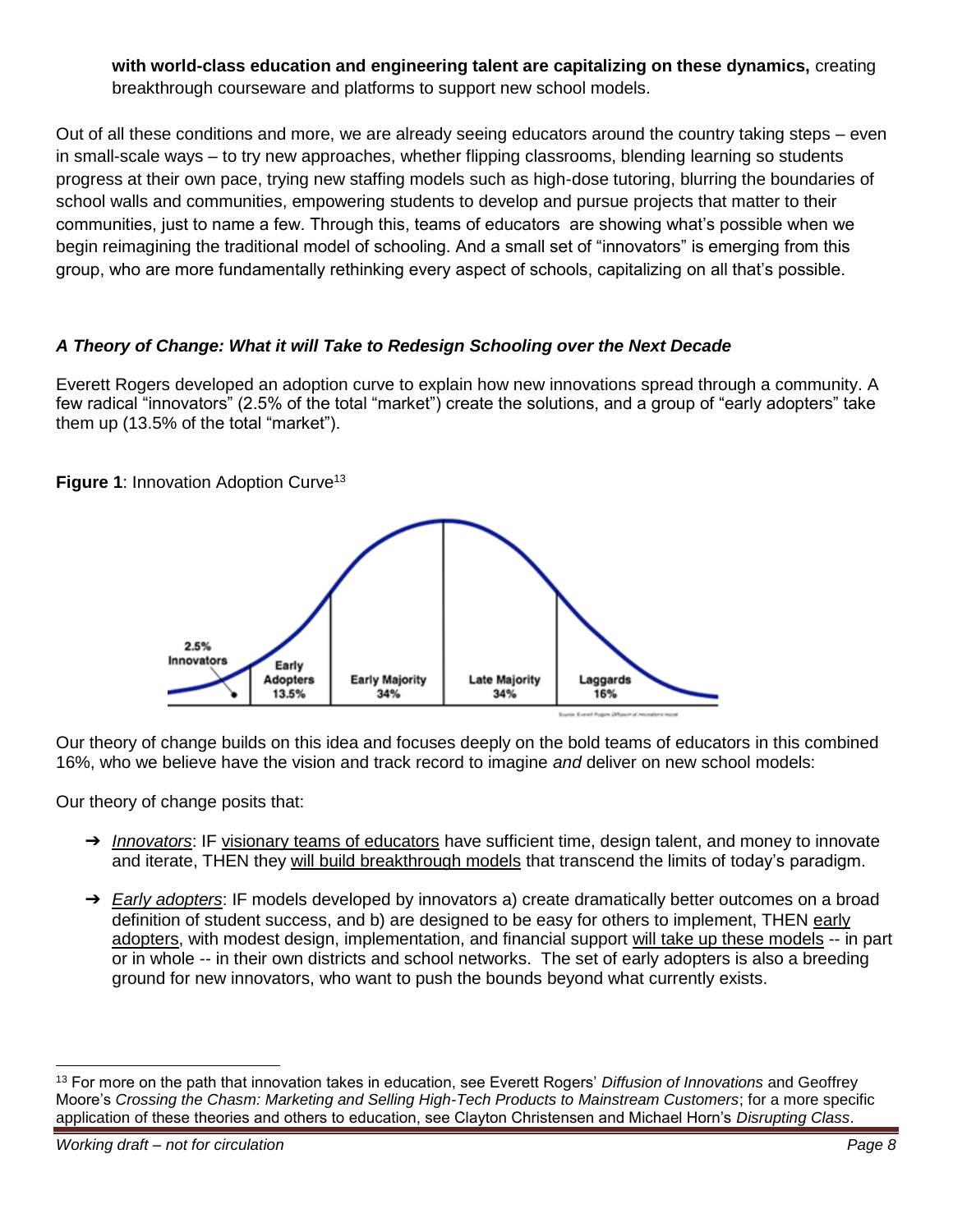- ➔ *Community demand*: IF those models prove results and students and families have meaningful exposure to them, THEN they will demand these new models of schooling (including the requisite policy conditions) with stronger outcomes for all students on an expanded definition of success
- → *Favorable policy conditions:* IF the policy context is conducive to the features of the new models (e.g., competency-based approaches to credit, accountability system based on individual growth in academic knowledge and skills rather than absolute proficiency, as well as an emphasis on additional dimensions of student success such as collaboration, communication, agency, self-management, etc.), THEN more and more districts/schools will have the ability to adopt new models in response to increasing demand from families and communities, and more innovation will emerge
- → *Virtuous cycle:* IF all of the above happen in continuous, mutually reinforcing cycles, THEN over the next 3-5 years, we will unleash unprecedented progress in driving and spreading breakthrough school models

#### **Figure 2:** New School Models Theory of Change

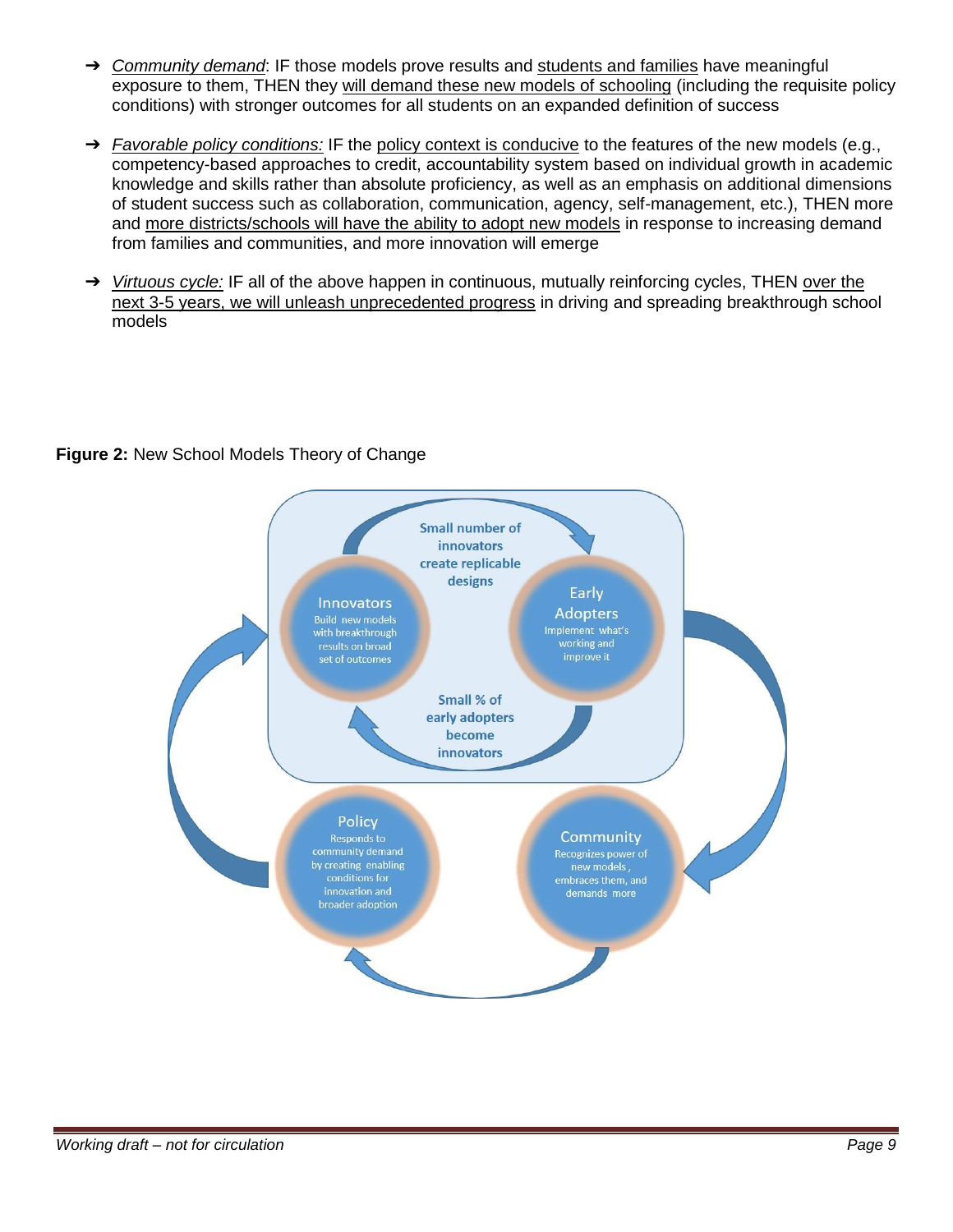This theory of change depends on several key factors:

- Concentrated R&D funding. The first two components of this theory of change innovation and early adoption - require some financial support beyond the per pupil funding most schools receive. In the innovator stage, this R&D funding enables fundamental rethinking, developing, prototyping, assessing, refining, and codifying (for others to adopt) of all components of new school models. As in all industries, this type of R&D requires significant capital. And as with all innovation, success is not guaranteed in every case or at every step, which means that multiple bets are required to yield a successful model. However, the bets need to be substantial enough to maximize the chances that:
	- fundamental rethinking can take place
	- $\circ$  teams have the resources to translate their vision into a strong design and build, study, refine, and codify it over a few years

We estimate that breakthrough models will require \$5M - \$7M of R&D funding per model spread over four or five years. These deep investments in models will pay off if they are designed to operate on the public dollar after the R&D phase, and are spread across thousands of schools that can implement them with modest financial resources for customized implementation (around \$150K per school)

- Design talent/capacity. Most school teams engaged in this work require additional capacity to develop, build, assess, refine, and codify whole school models. This capacity takes two forms:
	- $\circ$  "experts" who provide a robust link between accumulated in knowledge in critical disciplines and the work of designing and building schools -- including learning scientists, technologists, design talent, architects, data scientists, and instructional specialists.
	- "builders" who do the heavy lifting of developing out all elements of the school design, from instructional curriculum and assessments, to staffing models, to cultural rituals, to technology backbones, and so much more that is vital but often invisible for breakthrough designs to yield results.

Without sufficient design capacity, we will see many great ideas but few that are translated into action in ways that yield replicable results.

- Codified lessons. As innovators and early adopters do their work, they will generate significant insights that have the potential to benefit each other and future pioneers. These lessons will include insights about the substance of the new models, the design process, and the change management required to bring new models into being. Capturing and sharing these insights in actionable and accessible ways will be vital for practitioners, communities, and policy-makers to understand what is required for the change to take hold and spread.
- New measures of broader outcomes. Our premise is that academic achievement alone is insufficient for students to thrive in and transform the 21st century. However, traditional measures of school success rely almost exclusively on student performance on standardized tests. To know whether innovative schools are succeeding along broader dimensions such as student agency, social-emotional learning, character strengths, and executive function, we need valid, reliable, and agreed-upon measures of these types of broader outcomes. This will accelerate the innovation process, both by demonstrating which school models are most successful and more visibly illuminating the insufficiencies of the status quo industrial model.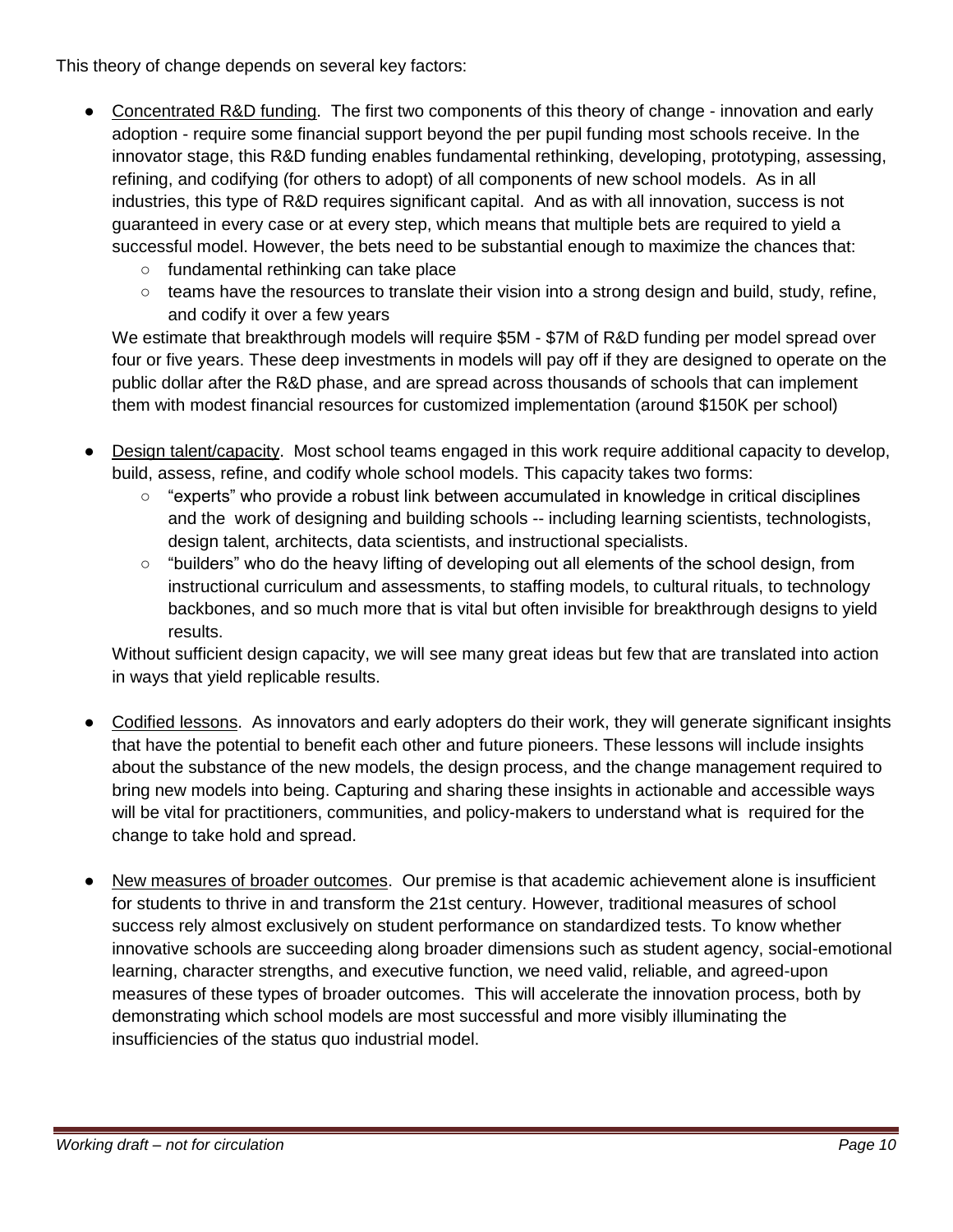#### *Early evidence of this theory of change in action:*

One of the reasons we see promise in this theory of change is the early evidence from examples in the field. One of these is Teach to One™, operated by nonprofit New Classrooms, which emanated from R&D in New York City schools. The middle school math model currently serves 6250 students in 16 schools across six states and is demonstrating strong academic results. California's **Lindsay Unified School District**, whose work was enabled by a \$10 million Race to the Top grant, has been working to redesign schooling since 2009; rather than advancing based on their age or the calendar, high school students in Lindsey progress to the next grade when they can demonstrate to their learning facilitator (teacher) that they've mastered their learning objectives using a range of evidence, such as projects or other assignments.

One of the attempts that goes the furthest toward full redesign is **Summit Public Schools**, a charter school network of nine schools in California and Washington State, led by one of this paper's co-authors, Diane. Summit didn't start out by redesigning their whole model, but rather by experimenting with new ways of meeting student needs in math with Khan Academy, which inspired broader redesign. "Summit came to believe that blended learning held the promise to not just improve math scores, but to unlock students' ability to own their own learning and succeed independently – just like they would have to do in college," notes an FSG case study on Summit's work. "They soon realized that giving students greater agency was not about a single program or facet of their model, but had to be a radical design principle for everything the school did." [3] Summit allocated significant resources toward deep research and development around every component of their school model, from the instructional content they needed, to students' schedules and the structure of the facility, as well as the personalized learning platform that supports teachers and students day to day. The table below maps Summit's story to each component of the theory of change:

| <b>Components of theory of change</b>                                                                                                                                                                                                                                                                                                                                                            | <b>Illustrative example: Summit</b>                                                                                                                                                                                                                                                                                                                                                                                                                                                                                                                                                                                                                                                                        |
|--------------------------------------------------------------------------------------------------------------------------------------------------------------------------------------------------------------------------------------------------------------------------------------------------------------------------------------------------------------------------------------------------|------------------------------------------------------------------------------------------------------------------------------------------------------------------------------------------------------------------------------------------------------------------------------------------------------------------------------------------------------------------------------------------------------------------------------------------------------------------------------------------------------------------------------------------------------------------------------------------------------------------------------------------------------------------------------------------------------------|
| <b>Innovators IF visionary teams of educators have</b><br>sufficient time, design talent, and money to innovate<br>and iterate, THEN they will build breakthrough<br>models that transcend the limits of today's paradigm.                                                                                                                                                                       | After 10 years of operating, Summit Public Schools<br>had a proven track record of success based on state<br>test scores and college admissions data. In 2011, the<br>leadership team embarked on a deep research and<br>design journey to pilot, test, design, and ultimately<br>build out a promising next-generation model that<br>touches on every aspect of the student experience<br>including student ownership, instruction, facilities,<br>technology, staff development, and school culture.<br>This shift required thousands of hours of dedicated<br>design and build capacity from leaders and experts<br>inside and outside the organization and \$7.8 million<br>of R&D investment to date. |
| <b>Early Adopters</b><br>IF models developed by innovators a) create<br>dramatically better outcomes on a broad definition of<br>student success, and b) are designed to be easy for<br>others to implement THEN early adopters, with<br>modest design, implementation, and financial support<br>will adopt these models -- in part or in whole -- in<br>their own districts and school networks | Summit's results have been promising in terms of<br>students academic and personal growth and early<br>adopters have been visiting Summit schools in<br>droves to learn how to adopt the model into their own<br>contexts. To meet this demand, Summit recently<br>launched "Basecamp" as a way to provide early<br>adopters deep access to the tools, curricula, training,<br>and technology needed to adopt the model into new                                                                                                                                                                                                                                                                           |

Table 1: Summit Public Schools illustrating this theory of change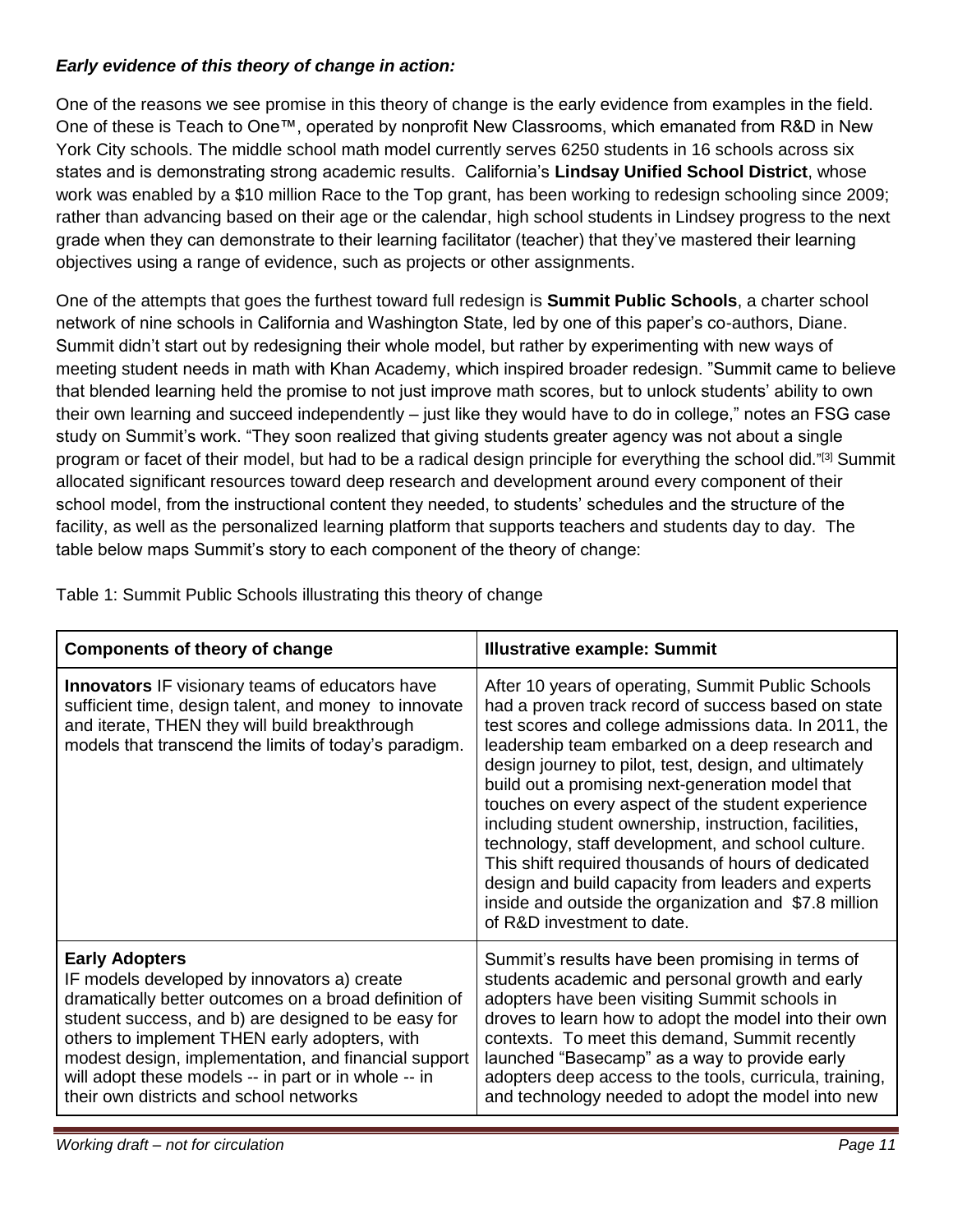|                                                                                                                                                                                                                                                                                                                                                                          | contexts. We believe that for a modest of investment<br>of \$200K per school, we will see the Summit model<br>spread to 20+ communities in the first year.                                                                                                                                                                                                                                                                                                                     |
|--------------------------------------------------------------------------------------------------------------------------------------------------------------------------------------------------------------------------------------------------------------------------------------------------------------------------------------------------------------------------|--------------------------------------------------------------------------------------------------------------------------------------------------------------------------------------------------------------------------------------------------------------------------------------------------------------------------------------------------------------------------------------------------------------------------------------------------------------------------------|
| <b>Community Demand</b><br>IF those models prove results students and families<br>have meaningful exposure to them, THEN they will<br>demand these new models of schooling with an<br>expanded definition of success, higher expectations,<br>and stronger outcomes for all students                                                                                     | In order to ensure that Summit's innovative model is<br>not seen as an anomaly, we know that dozens and<br>then hundreds of early adopters will need to<br>successfully implement Summit's model and other<br>innovative models. Islands of success can be<br>dismissed; proof points across a myriad of contexts<br>will create a movement. We also know we need<br>many more models created by innovators like<br>Summit                                                     |
| <b>Favorable Policy Conditions</b><br>IF the policy context is conducive to the features of<br>the new models (e.g., competency-based credit,<br>accountability systems based on growth rather than<br>absolute proficiency etc.), THEN more and more<br>schools will have room to adopt new models in<br>response to increasing demand from families and<br>communities | As a charter network, Summit enjoyed more<br>favorable innovation conditions than typical<br>traditional district schools who are held back by<br>regulations that inadvertently perpetuate the<br>traditional model. We imagine that the proliferation<br>of models like Summit's along with the groundswell<br>of demand will at first put pressure on existing<br>policies, but over time they will shift to enable many<br>more schools and systems to adopt these models. |
| <b>Virtuous Cycle</b><br>IF all of the above happen in continuous, mutually<br>reinforcing cycles, THEN over the next 3-5 years, we<br>will unleash unprecedented progress in driving and<br>spreading breakthrough school models                                                                                                                                        | Thus, a deep, focused design effort at Summit and<br>others can catalyze a powerful cycle of innovation,<br>adoption, parent demand, and favorable policy<br>conditions that encourage more innovation and so<br>on. The success of these initial innovation efforts<br>animates this transformative shift towards schools<br>that meet our highest aspirations.                                                                                                               |

Where will the next crop of innovators come from? One likely path is a lesson from the Summit story, and highlights the cyclical, iterative nature of innovation. Our view of what defines an "early adopter" is a team of educators who are dissatisfied with some aspect of their existing model, and picks up an approach or solution that was developed by an "innovator." Often this is a rather discrete activity, for example when Summit decided to use Khan Academy to help all 9th graders fill in gaps in their math knowledge, they were an early adopter of using the online math content in a blended classroom rotational model at scale in a school. The work of implementation and its successes and challenges opened the Summit team's eyes to other parts of their model that could be redesigned, and more importantly to how a new approach to instruction unleashed students' ability to own their learning. After a couple of years of redesigning components, they were ready to completely rethink their entire approach to high school. We believe a small but meaningful percentage of early adopters will similarly jump into the innovator category as their more limited redesign work leads to new insights and increased appetite and capacity for reinvention. Certainly some innovators will show up through different paths, but we believe many will begin as early adopters of the solutions developed by other innovators.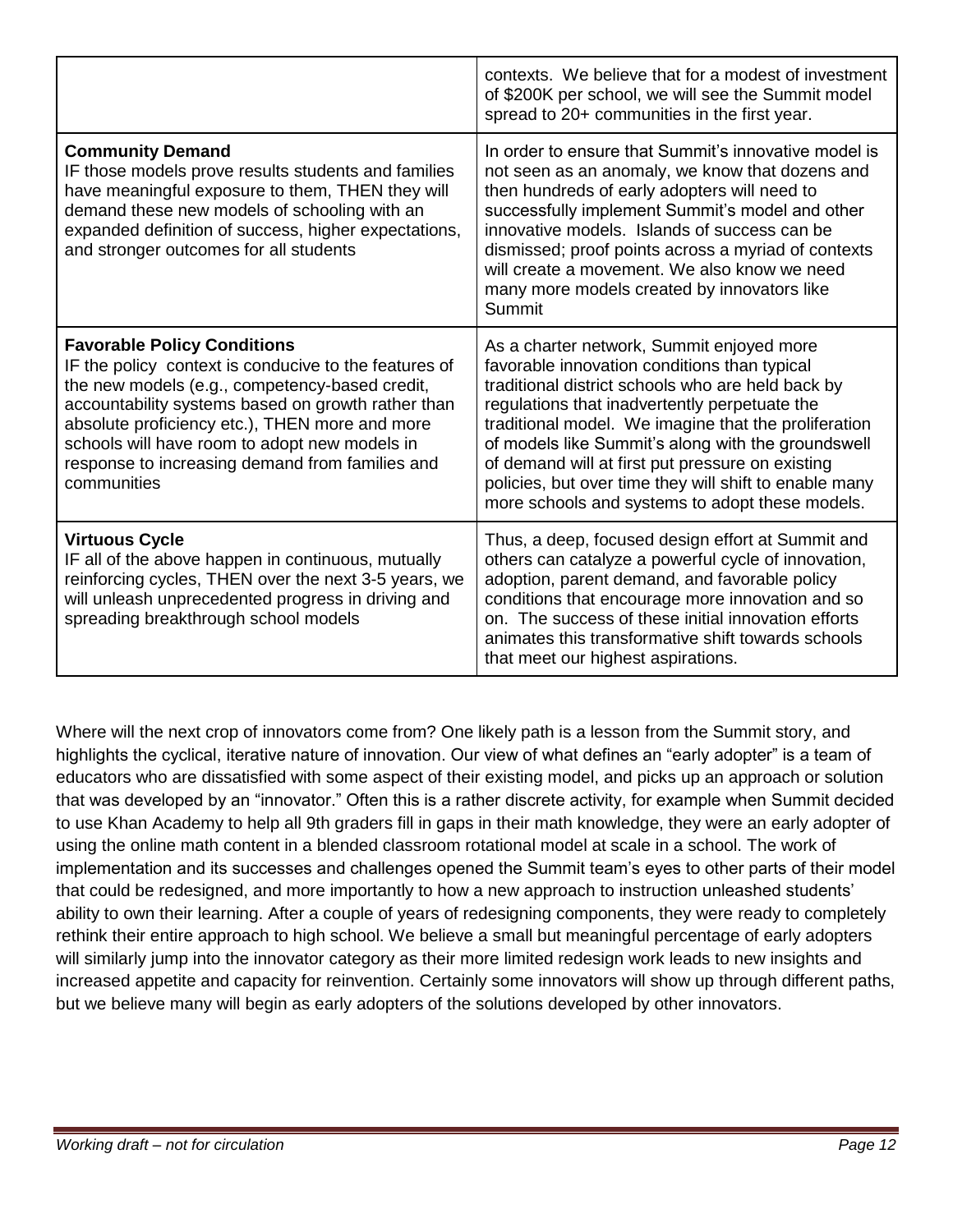# **IV. OUR INVITATION TO ACTION**

We believe that the conditions presented by this moment in time provide the potential for the United States to again excel in education. The world has changed dramatically since the design of the factory model of schooling. Just as we were successful at developing and proliferating schools optimized for the industrial age, we have the opportunity to lead the way again by establishing a new approach. One that prepares and inspires young people not only to thrive today, but to create their own path to success in a world of constant change. America led the way in developing the work environments of the 21st century, but we never aligned our schools to prepare our children for such environments. Now, we have the chance to do so.

#### **Authors' Commitments to Support This Change:**

Collectively, the four of us are committing to the following and we invite you to join us:

- We will pursue rigorous, measurable academic outcomes *and* personal growth that is difficult to package and measure -- habits, mindsets, agency. We will not be afraid of "backsliding" into a time when academic data was not used effectively; we know we can hold ourselves collectively responsible for both academic and personal growth.
- We will work to ensure that new school design and innovation does not align with any particular ideology or political agenda. We will work with educators, students and families from all backgrounds, community groups, policymakers, and funders to make sure that this effort is truly collective and reflects the aspirations and many diverse talents, perspectives, and voices we have as a broader community.
- We will remain convicted about the need to urgently pursue the theory of action we've described while being curious, open and adaptable as we learn what most works in reinventing school.

In addition to these collective commitments, we are also making personal commitments.

#### **Stacey is an investor in teams of educators creating and redesigning schools and she commits to:**

- Fund and support innovators and early adopters and tailor the size and timeline of investments and expectations for results in ways that are appropriate for each category.
- Collaborate with many educators, researchers, and funders to identify, tryout, validate, and coalesce around measures of personal growth.
- Generate concrete lessons across her team's investment portfolio and share those lessons in ways that are easy to understand and act on
- Think beyond the charter/district divide in order to ensure the majority of young people in the U.S. have a school in their neighborhood that works for them.

#### **Aylon is a parent, school designer, and co-founder of** *Transcend***, and he commits to:**

- Engage in human-centered design to build school models that he would enthusiastically send his own child to attend. "If 'fine' isn't good enough for my kid, it's not good enough for anybody's kid."
- Work to provide a critical component of our theory of action by bringing the design/build talent, across disciplines to the work of building exceptional schools that can adopted by others.
- Ensure that insights from learning science -- academic, social-emotional, motivational -- are reflected in how we design and build schools.
- Bring a spirit of curiosity and optimism to a highly iterative and data-based process of designing and building schools.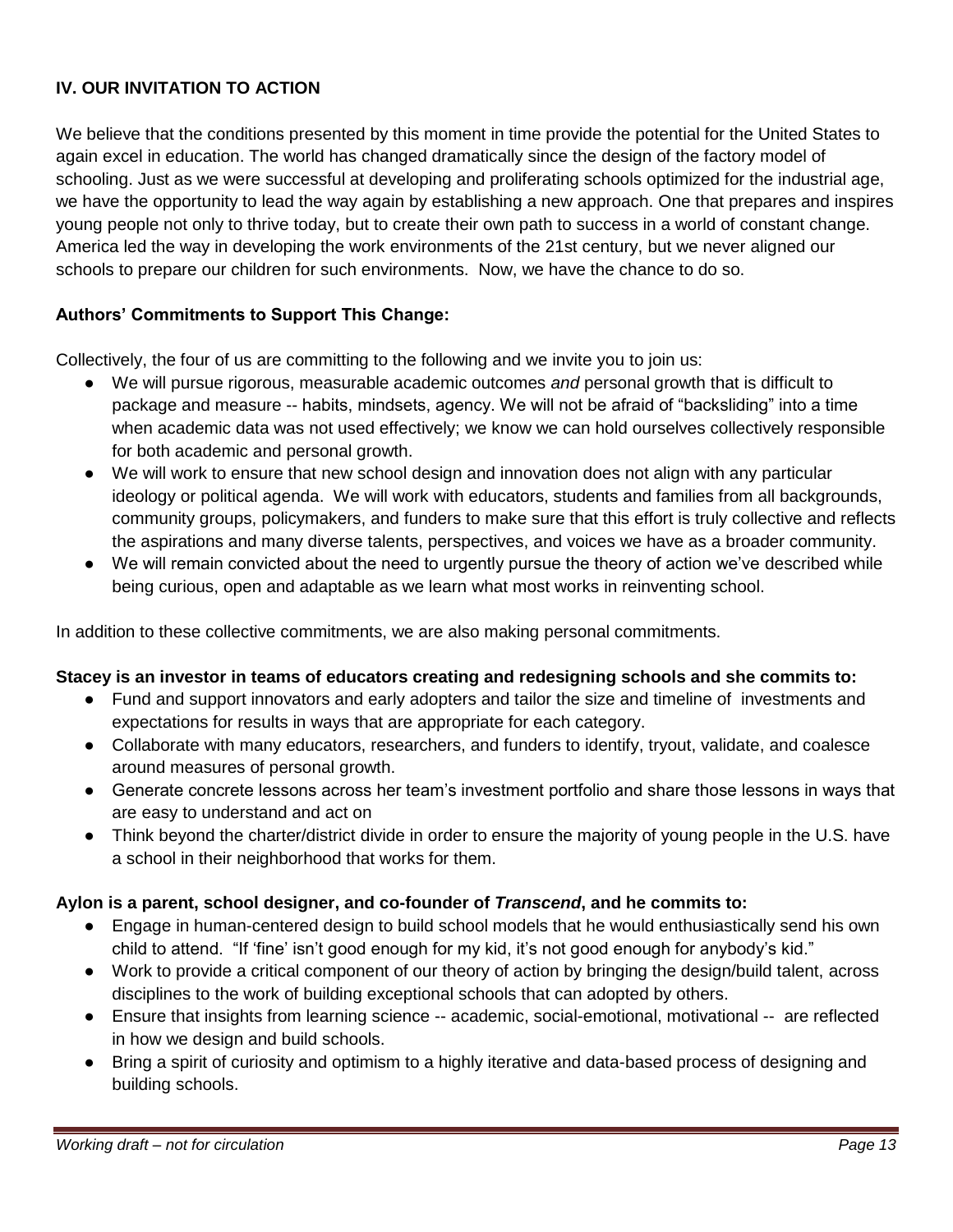● Openly share anything we design and build, our lessons learned, and our evolving process so that innovations reach students as quickly as possible.

#### **Diane is the parent of a Summit student, the leader of Summit Public Schools and an active policy advocate and she commits to:**

- Lead a network of public schools that are characterized by a drive to rapidly and continuously iterate towards achieving the aspirational vision shared in this paper
- Share Summit's work openly, honestly and freely to enable adoption and improvement, specifically through:
	- Tours of the schools
	- Publications
	- Web-posting and multi-media
	- Convenings
- Make freely available the tools and professional development Summit uses to support our school model, specifically
	- The Personalized Learning Platform (PLP)
	- The entire curated Summit curriculum and associated assessments
	- The Professional Development Platform (PLP Pro), currently in prototype
- Support efforts to develop, test and validate measures of personal development
- Advocate for local and federal policy and regulations that encourage and foster movement towards the new school models

#### **Jeff is a parent, leader at Teach For America, board member for several education organizations, and co-founder of** *Transcend***. He commits to:**

- Continually challenge himself and others to ask if we're sufficiently questioning our traditional assumptions about schooling and thinking boldly enough about future possibilities.
- Champion efforts to fundamentally rethink the design of our classrooms and schools, wherever incremental change will not suffice for children.
- Ensure that students, families, and communities play a central role in the innovation process.
- Approach innovation with the lenses of diversity, equity, and inclusiveness front and center, mindful of the ways in which the design of schools has historically served to sort, separate, and oppress marginalized populations.
- Partner with a wide range of visionary education practitioners to build breakthrough school models that strive to exemplify these commitments. In the process, build a school innovation talent force for the sector and an actionable knowledge base that accelerates our collective progress along the innovation curve.

As ambitious as the commitments we four have made feel, together they will not result in the vision for schools and change we have put forth. Without partnership and alignment from many, many others we cannot succeed. There is so much, so many can do.

#### **Educators can…**

• Ask themselves, "Are my students today on a path towards truly fulfilling their potential and earning a wide range of options for thriving in life and transforming the future?"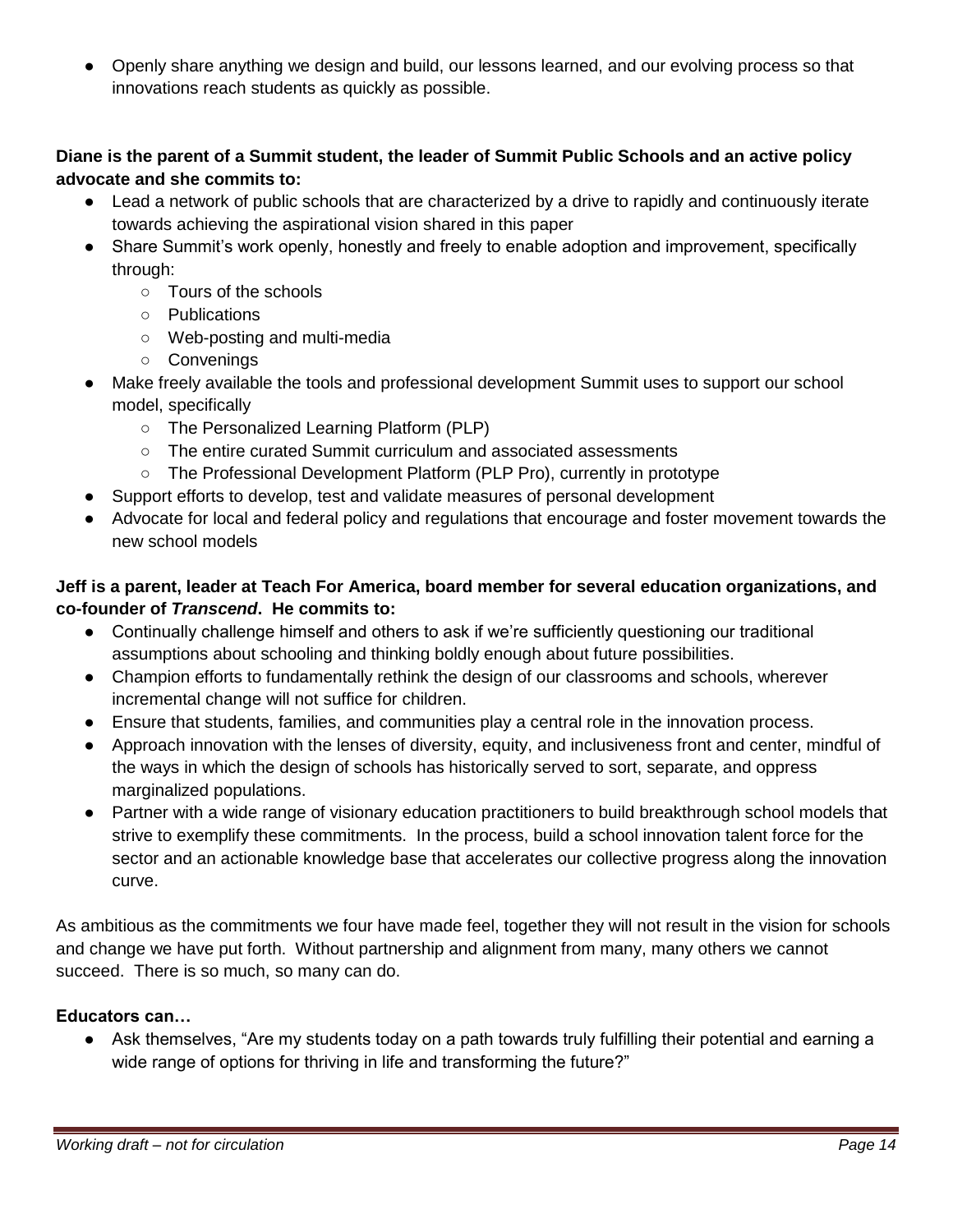- If the answer is anything but a wholehearted yes, then INNOVATE AND LEARN! Ask, "What can I be doing differently in my classroom or school or district to create learning models that fully engage, challenge, and support all students?"
- Look to innovators for examples big and small of ways to try new models of learning, rapidly test what works best for their students, and push on the traditional paradigms of schooling

# **Students and families can...**

- Support thoughtful efforts by your local school to adopt innovative designs and practices even if they challenge your notion and understanding of school.
- Act in partnership with your school providing thoughtful, constructive "user-feedback"
- Hold high expectations for the privacy of student data, while supporting the appropriate use of the data to drive design iteration and improvement and personalization.
- Encourage and in some cases demand that your school is striving to realize the aspirational vision for learning.

# **Funders can….**

- Take a portfolio approach to grantmaking by including a few deep investments in innovation along with support for existing approaches.
- Concentrate innovation capital in a small number of organizations best positioned to achieve deep, scaleable breakthroughs.
- Expect outcomes not limited to current academic measures and instruments; in fact, encourage and fund the search for measures capture student outcomes on personal growth including motivation and habits of success.
- Remain open and patient with innovation projects; open about the critical inputs and patient for iteration to necessary to truly redesign school models before pushing for scale.

#### **Policymakers can...**

- Create accountability systems based on individual student growth in academic subjects, and encourage the validation and adoption of measure of a broader set of student outcomes for personal growth such as agency, self-management, collaboration, and communication.
- Create incentives for new model design by developing competency-based credit systems and assessment solutions that support them
- Adopt privacy policies and procedures that make students and parents feel safe using technology more expansively.

#### **Researchers can ...**

- Develop new ways to capture the full range of student outcomes we care most about
- Work with designers and practitioners to measure impact in increasingly valid ways while still being able to iterate rapidly in real learning environments
- Partner with designers and practitioners to translate scientific discoveries in learning and motivation into the model components that make up real schools

**Ultimately, everyone must have courage** -- courage to challenge our prior assumptions about learning, school and the role of R&D, and courage to change course, if necessary.

Each of us -- no matter what role we play -- has the ability to accelerate the creation and proliferation of schools of the future. We must collectively rally around the needs of innovators and early adopters, and also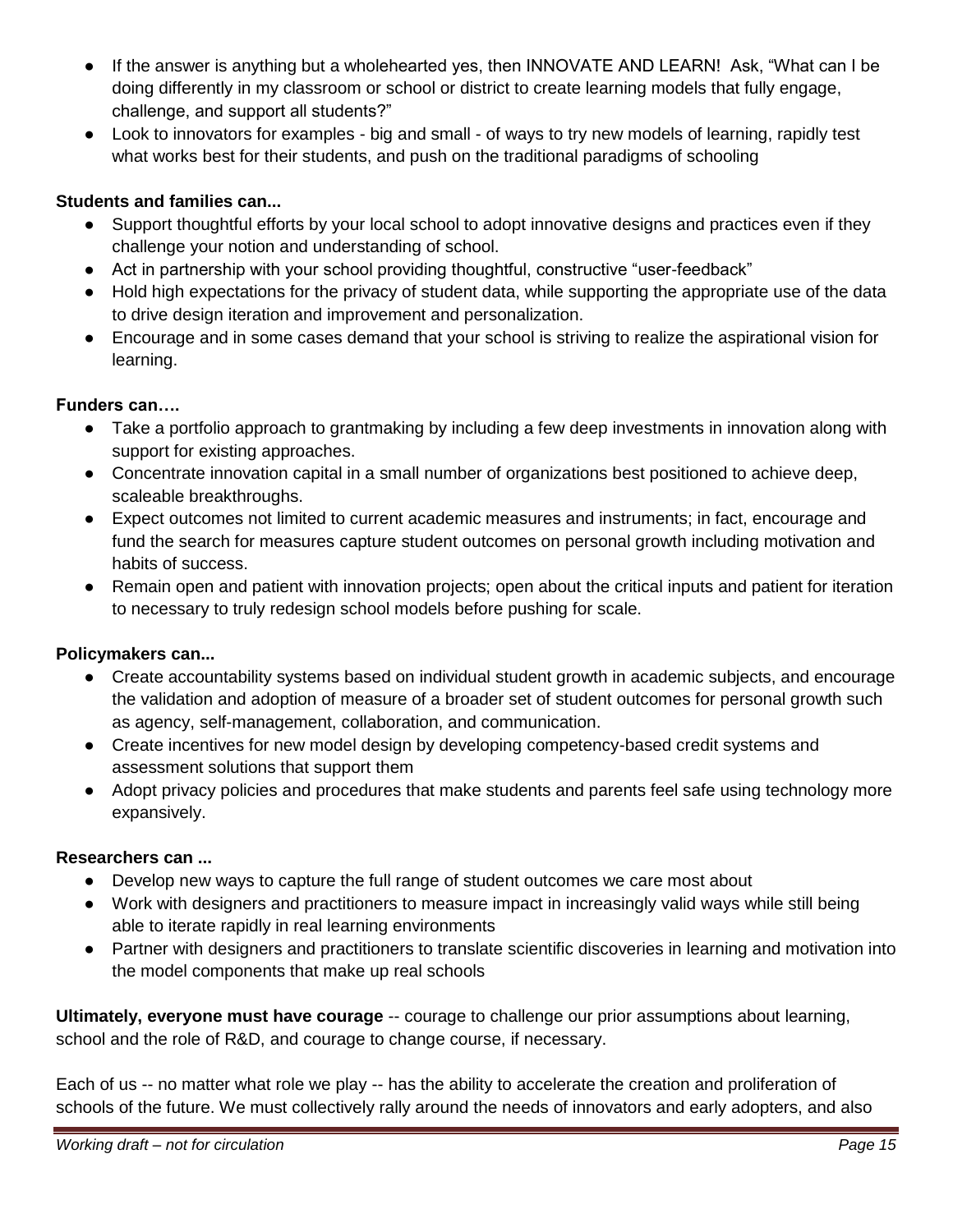ensure that these efforts carefully build upon their work to provide every child, everywhere with highly effective and wildly inspiring learning communities.

# **What about you?**

In order to ensure that this momentum continues forward, we ask that you:

- **Comment** on our vision for the design principles of student-centered learning and schooling. What did we get right, and what are we missing?
- **Share** with us your own criteria for assessing which innovations are taking us down the path toward full-scale redesign. How will we know when we're on the right track?
- **Tell** us who else is doing this work well. Where do you see the future of school unfolding?
- **Carry** the work forward. How might you and others help address other key needs in this cycle -- such as changing policy conditions or engaging parents in this new vision for learning?
- **Partner** with others to push this work forward, even (and, perhaps, especially) with those with whom you have many disagreements. We all have deep common ground in terms of what we want for kids.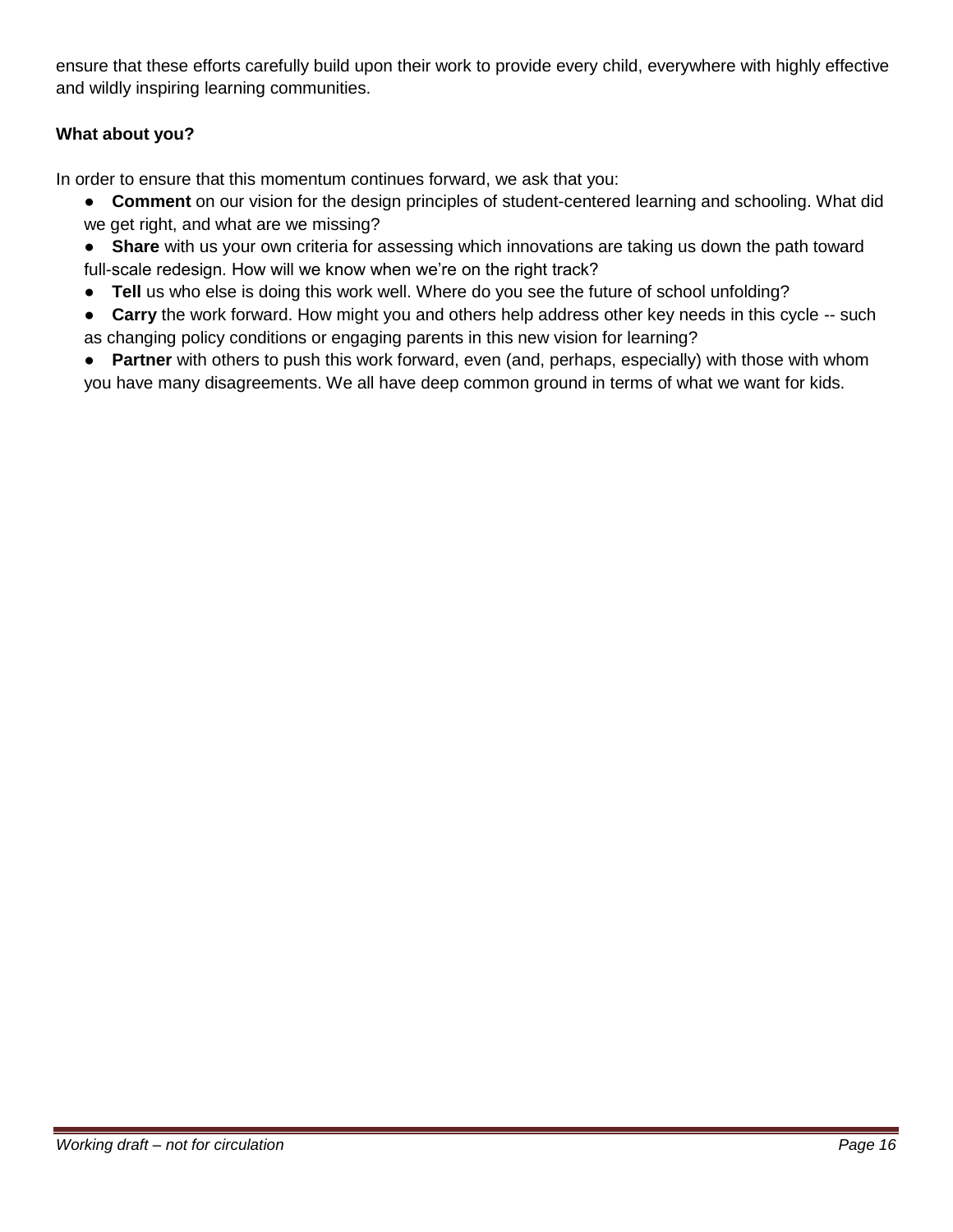# **APPENDIX: Design Principles for the Future Model of Schooling We Envision**

|                                             | The historical model:                                                                                                                                                                                                                                                                                    | The future model:                                                                                                                                                                                                                                                                                                                          |
|---------------------------------------------|----------------------------------------------------------------------------------------------------------------------------------------------------------------------------------------------------------------------------------------------------------------------------------------------------------|--------------------------------------------------------------------------------------------------------------------------------------------------------------------------------------------------------------------------------------------------------------------------------------------------------------------------------------------|
|                                             | Fit the individual into the system                                                                                                                                                                                                                                                                       | Fit the system to the individual                                                                                                                                                                                                                                                                                                           |
| 1. FOCUS OF<br><b>SCHOOL</b>                | <b>ACADEMICS IN CORE</b><br><b>DISCIPLINES.</b> Preparing<br>students to graduate and<br>gain entrance into a stable,<br>predictable job or higher<br>education. Heaviest focus in<br>subjects that are measured<br>by standardized tests.<br>Subjects typically separated<br>to manage instruction.     | <b>LEARNING GOALS THAT</b><br>ARE BROAD, DEEP, AND<br><b>INTERDISCIPLINARY.</b><br>Preparing students to thrive in<br>and transform the fast-<br>changing 21 <sup>st</sup> century, which<br>requires both rigorous cross-<br>disciplinary academics; as well<br>as character strengths, habits<br>of success, and personal<br>leadership. |
| <b>2.EXPECTATIONS</b><br><b>OF CHILDREN</b> | <b>SET EARLY, KEPT</b><br><b>MODEST</b><br>Modest expectations for<br>many, high expectations for<br>a few, and low expectations<br>disproportionately biased<br>towards low-income and<br>minority students.<br>Expectations set early on<br>and unlikely to change over<br>a students' time in school. | <b>HIGH FOR ALL</b><br>High expectations - and strong<br>support - for ALL STUDENTS<br>to fulfill their potential through<br>attainment of knowledge/skills<br>and continuous personal<br>learning growth. Keep as many<br>doors open, for as long as<br>possible, for every student.                                                      |
| 3. ROLE OF<br><b>STUDENTS</b>               | <b>OBEDIENT, PASSIVE</b><br><b>RECIPIENTS of knowledge</b><br>who are directed to move in<br>fixed groups through same<br>content at the same pace<br>and in the same way.<br>Students progress forward<br>based on year-end<br>assessments and seat time.                                               | <b>ACTIVE OWNERS of their</b><br>own learning/future, who move<br>through different content at<br>their own pace and modality,<br>building habits and pursuing<br>skills that open doors to their<br>own goals and dreams.<br>Students progress forward by<br>demonstrating competency<br>based on ongoing<br>assessments of mastery and   |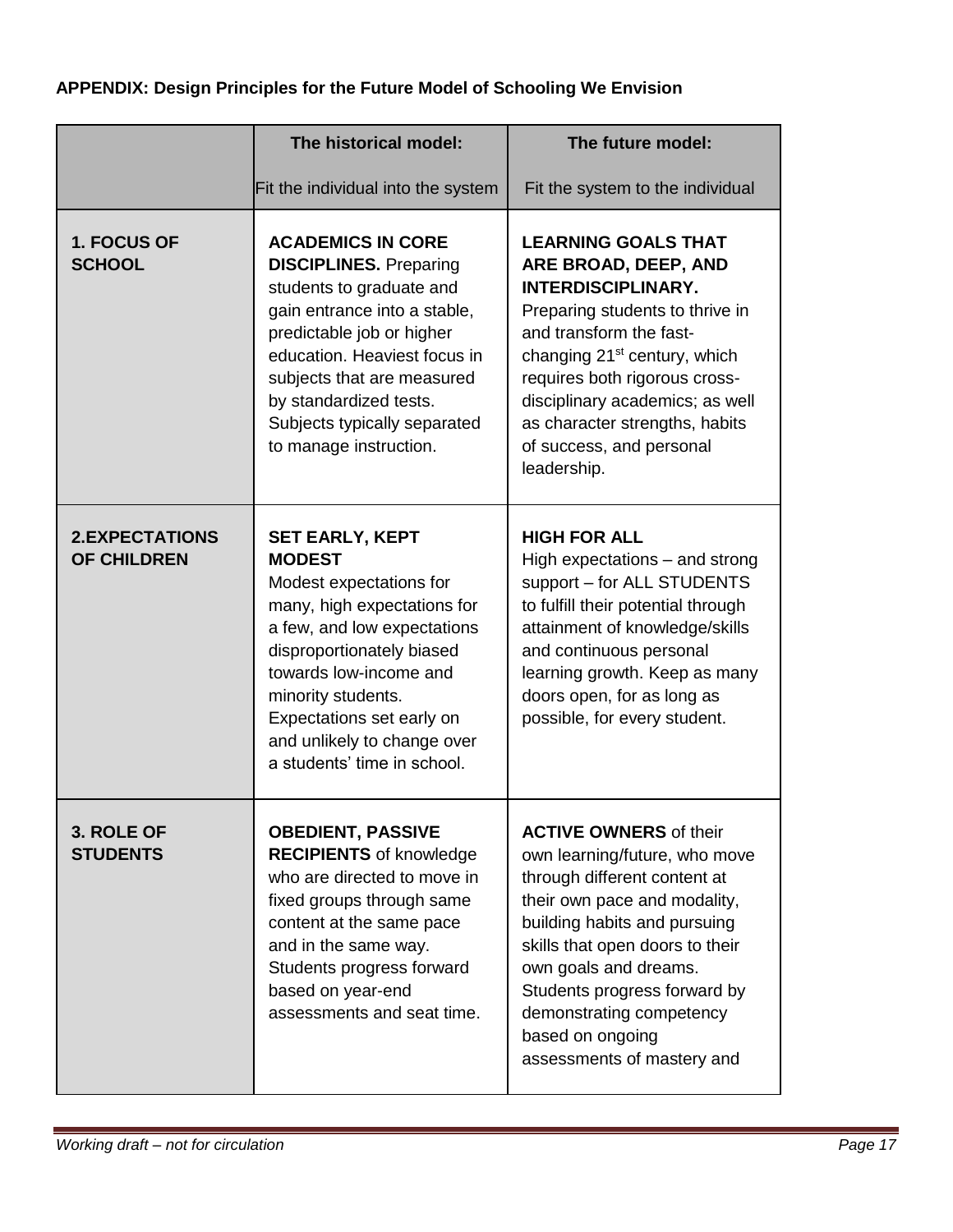|                                             |                                                                                                                                                                                                                                                                                                                                                                                                 | readiness, whenever they are<br>ready to do so.                                                                                                                                                                                                                                                                                                                                                                                                                                                                                                                                                  |
|---------------------------------------------|-------------------------------------------------------------------------------------------------------------------------------------------------------------------------------------------------------------------------------------------------------------------------------------------------------------------------------------------------------------------------------------------------|--------------------------------------------------------------------------------------------------------------------------------------------------------------------------------------------------------------------------------------------------------------------------------------------------------------------------------------------------------------------------------------------------------------------------------------------------------------------------------------------------------------------------------------------------------------------------------------------------|
| <b>4. DELIVERY OF</b><br><b>INSTRUCTION</b> | <b>FIXED AND CLASSROOM-</b><br><b>BASED.</b><br>Schools buy instructional<br>materials and staff delivers<br>all instruction. Students<br>assigned to fixed<br>classrooms, with instruction<br>provided by that<br>classroom's teacher, who<br>almost always inherits<br>student with a wide range of<br>capabilities and interests --<br>but has limited flexibility or<br>tools to customize. | <b>FLEXIBLE AND</b><br>PERSONALIZED.<br>Schools and teachers<br>coordinate and curate<br>curriculum and instruction<br>based on student needs.<br>Students have ongoing access<br>to whatever instruction best<br>matches their learning needs --<br>from peers, from various<br>educators in their own school<br>and surrounding community,<br>from local or remote experts,<br>from nearby or virtual<br>educators, and from<br>educational software and<br>games. Varied and ongoing<br>assessments to measure<br>achievement and growth and<br>to inform future instruction and<br>learning. |
| 5. ROLE OF<br><b>EDUCATORS</b>              | <b>ONE PERSON, MANY</b><br>HATS.<br>Classroom teacher<br>responsible for everything<br>that happens in a single<br>subject or classroom, often<br>isolated from collaborators.<br>Roles often hard to sustain,<br>but teachers are rewarded<br>for sticking around.                                                                                                                             | <b>MANY PEOPLE, MANY</b><br><b>HATS.</b> Educators collaborate,<br>with specialized roles that<br>could split along different<br>strengths or subject or skill<br>expertise, and combine in<br>different ways according to<br>school and community needs.<br>Roles more sustainable, with<br>educators prized for adding<br>value.                                                                                                                                                                                                                                                               |
| <b>6. ROLE OF</b><br><b>PARENTS</b>         | <b>PASSIVE CUSTOMERS,</b><br>often inadvertently kept at a<br>distance by school<br>structures or policies                                                                                                                                                                                                                                                                                      | <b>ACTIVE PARTNERS</b> with the<br>school and with their children<br>in students' choices and<br>progress                                                                                                                                                                                                                                                                                                                                                                                                                                                                                        |